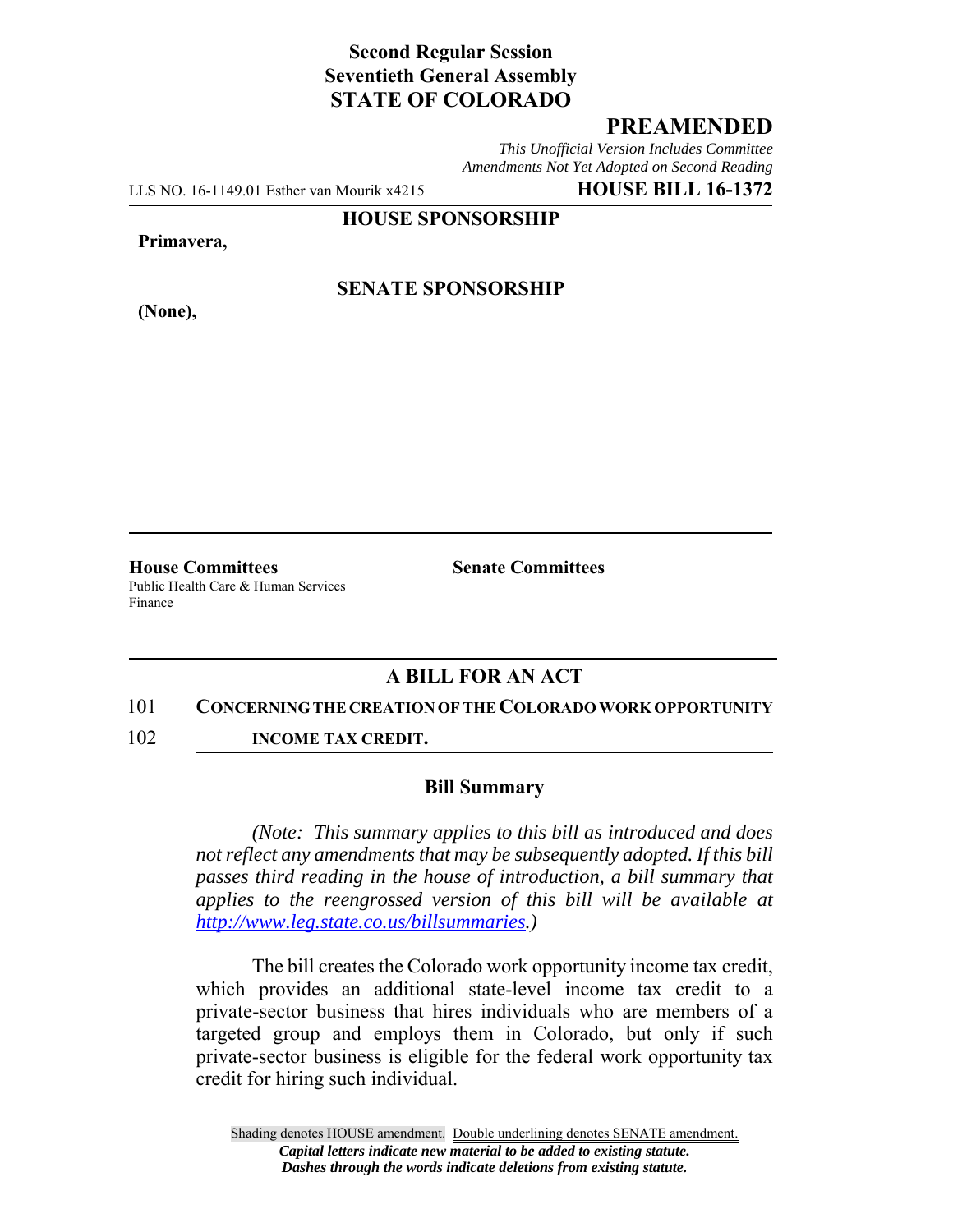The income tax credit is a one-time credit of a specified percentage of the individual's first-year wages, subject to a maximum amount, and subject to a minimum number of hours that the individual must work for the private-sector business. The credit amount is increased if the individual is a veteran.

There is an additional one-time income tax credit for private-sector businesses that hire individuals who are long-term family assistance recipients. That credit is a specified percentage of the individual's second-year wages, again subject to a maximum amount, and subject to a minimum number of hours that the individual must work for the private-sector business.

 *Be it enacted by the General Assembly of the State of Colorado:* **SECTION 1.** In Colorado Revised Statutes, **add** 39-22-538 as 3 follows: **39-22-538. Colorado work opportunity tax credit - legislative declaration - definitions - repeal.** (1) (a) THE GENERAL ASSEMBLY FINDS AND DECLARES THAT THERE EXISTS A FEDERAL WORK OPPORTUNITY TAX CREDIT FOR EMPLOYERS WHO EMPLOY INDIVIDUALS WHO ARE MEMBERS OF A TARGETED GROUP, INDIVIDUALS WHO ARE: (I) RECIPIENTS OF ASSISTANCE UNDER PART A OF TITLE IV OF THE FEDERAL "SOCIAL SECURITY ACT" (TANF); 11 (II) QUALIFIED VETERANS; **(III) QUALIFIED EX-FELONS;**  (IV) DESIGNATED COMMUNITY RESIDENTS; (V) VOCATIONAL REHABILITATION REFERRALS; (VI) QUALIFIED SUMMER YOUTH EMPLOYEES; (VII) QUALIFIED SUPPLEMENTAL NUTRITION ASSISTANCE PROGRAM (SNAP) BENEFITS RECIPIENTS; (VIII) QUALIFIED SSI RECIPIENTS; (IX) LONG-TERM FAMILY ASSISTANCE RECIPIENTS; OR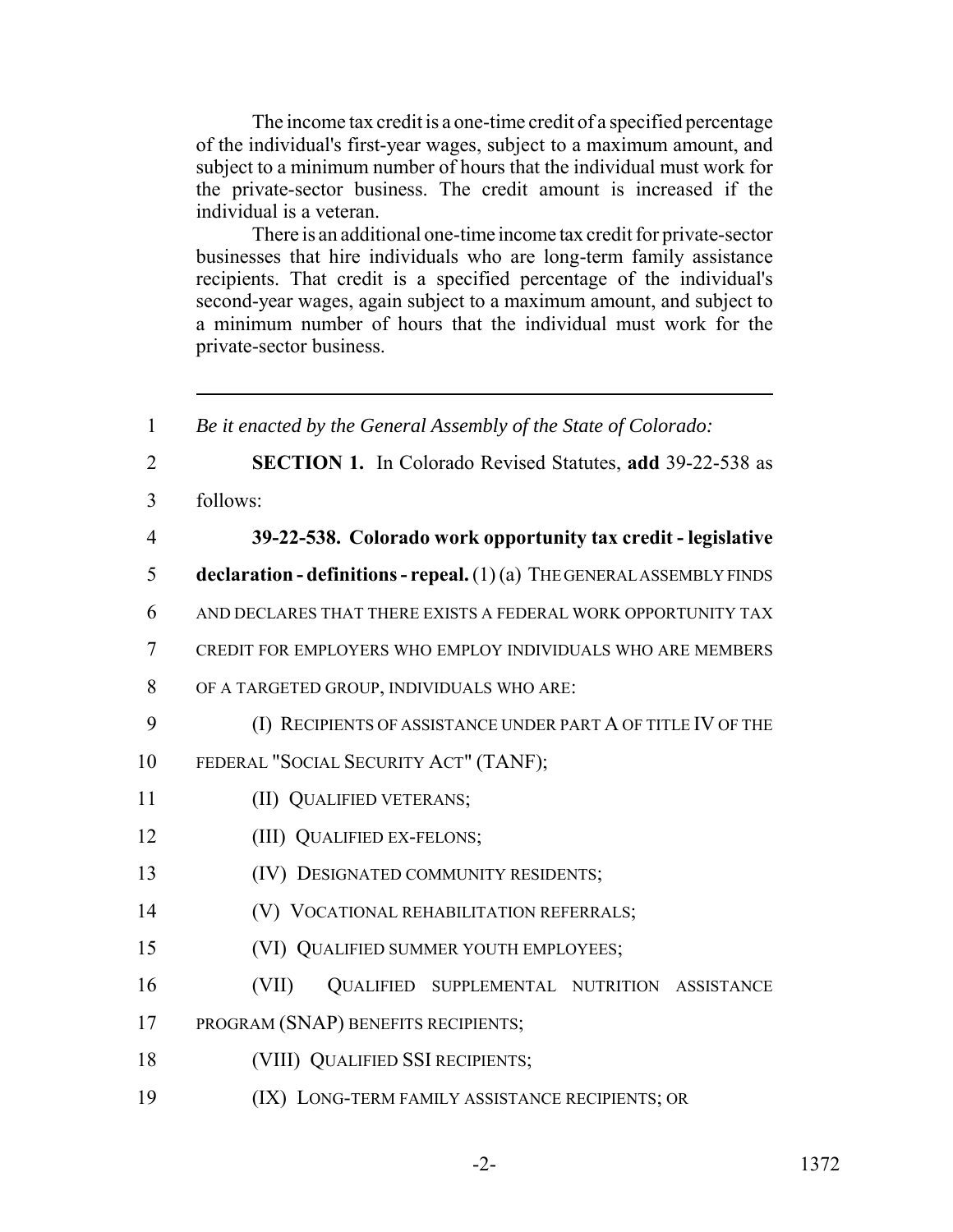(X) QUALIFIED LONG-TERM UNEMPLOYMENT RECIPIENTS.

2 (b) THE GENERAL ASSEMBLY FURTHER FINDS THAT SUCH INDIVIDUALS ALL HAVE ONE THING IN COMMON:THEY ALL RECEIVE PUBLIC ASSISTANCE OF SOME SORT. THE STATE ALSO CONTRIBUTES MONEY TO THESE FEDERAL PUBLIC ASSISTANCE PROGRAMS. THE FEDERAL WORK OPPORTUNITY TAX CREDIT ENCOURAGES PRIVATE-SECTOR BUSINESSES BY PROVIDING SUCH BUSINESSES WITH AN INCOME TAX CREDIT TO HIRE SUCH INDIVIDUALS AS EMPLOYEES.

 (c) THE GENERAL ASSEMBLY FURTHER FINDS THAT WHEN SUCH EMPLOYEES ARE HIRED AND THUS MOVE OUT OF UNEMPLOYMENT, THE FEDERAL GOVERNMENT AND THE STATE SEE SAVINGS IN THE COST OF THESE PUBLIC ASSISTANCE PROGRAMS BECAUSE THERE ARE FEWER INDIVIDUALS IN NEED. IN SOME ESTIMATES, THE SAVINGS TO COLORADO ARE IN THE NEIGHBORHOOD OF SEVENTY-NINE MILLION DOLLARS JUST AS A RESULT OF THE FEDERAL WORK OPPORTUNITY TAX CREDIT. SUCH SAVINGS TO THE STATE WOULD INCREASE IF THE INCENTIVE TO THE PRIVATE-SECTOR BUSINESS IS EVEN GREATER BECAUSE THE STATE OFFERS 18 ITS OWN WORK OPPORTUNITY TAX CREDIT.

 (d) THE GENERAL ASSEMBLY DECLARES THAT THE PURPOSE OF THE TAX EXPENDITURE IN THIS SECTION IS TO INCREASE THE STATE'S ECONOMIC GROWTH AND PRODUCTIVITY BY ENCOURAGING PRIVATE-SECTOR BUSINESSES TO HIRE EMPLOYEES FROM SPECIFIC GROUPS IN ORDER TO HELP THOSE TARGETED EMPLOYEES MOVE FROM ECONOMIC DEPENDENCY TO SELF-SUFFICIENCY WHILE EARNING A STEADY INCOME, BECOMING CONTRIBUTING TAXPAYERS, AND GAINING ON-THE-JOB EXPERIENCE.

26 (2) AS USED IN THIS SECTION, UNLESS THE CONTEXT OTHERWISE REQUIRES: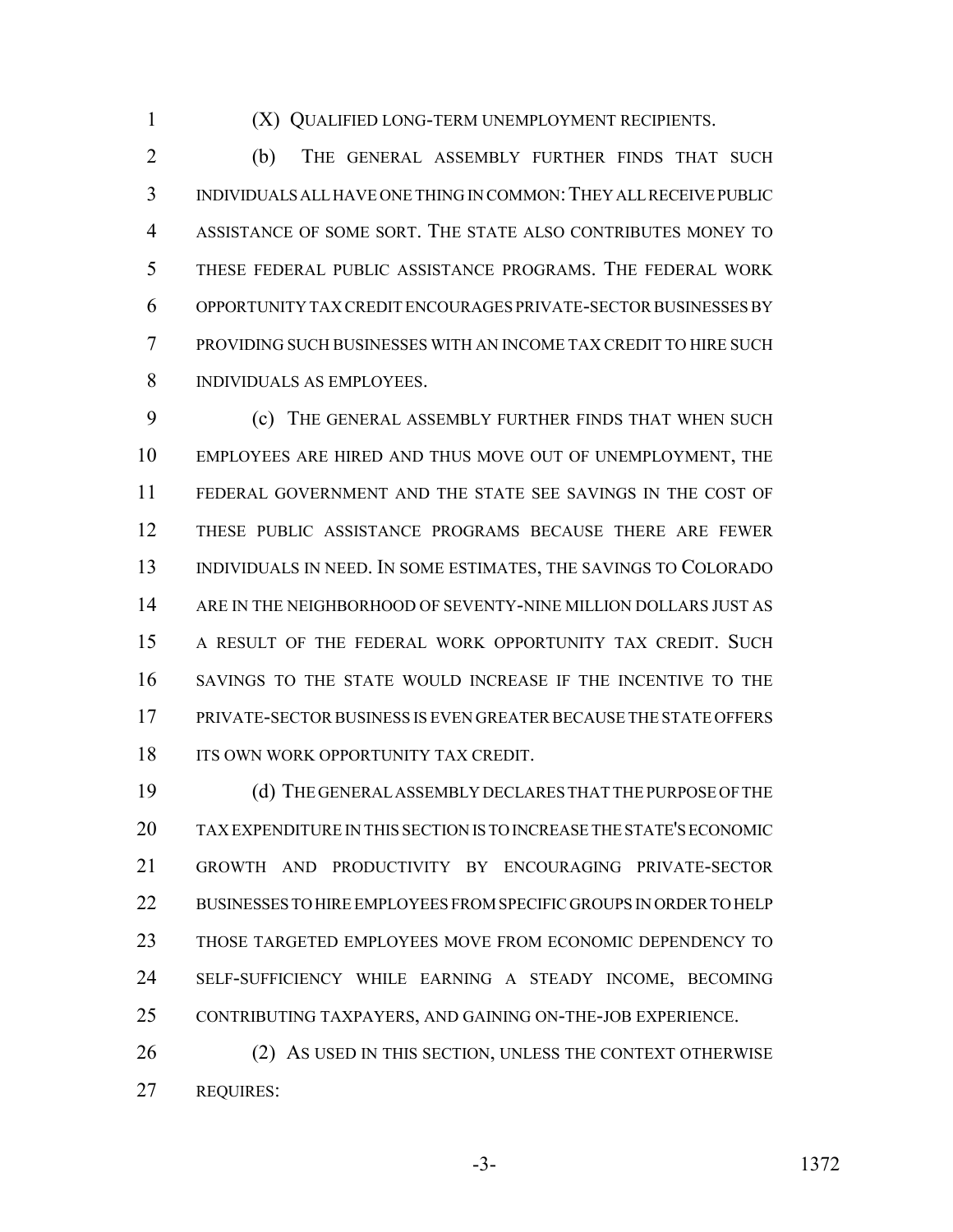(a) "DESIGNATED LOCAL AGENCY" MEANS THE COLORADO WORK OPPORTUNITY TAX CREDIT COORDINATOR IN THE COLORADO DEPARTMENT OF LABOR AND EMPLOYMENT.

 (b) "LONG-TERM FAMILY ASSISTANCE RECIPIENT" HAS THE SAME 5 MEANING AS SET FORTH IN SECTION 51 (d) (10) OF THE INTERNAL REVENUE CODE, AS AMENDED.

 (c) "MEMBER OF A TARGETED GROUP" HAS THE SAME MEANING AS SET FORTH IN SECTION 51 (d) OF THE INTERNAL REVENUE CODE, AS 9 AMENDED, AND IS SUBJECT TO THE LIMITATIONS SET FORTH IN SECTION 51 (i) OF THE INTERNAL REVENUE CODE, AS AMENDED.

 (d) "QUALIFIED FIRST-YEAR WAGES" HAS THE SAME MEANING AS 12 SET FORTH IN SECTION 51 (b) (2) OF THE INTERNAL REVENUE CODE, AS AMENDED.

 (e) "QUALIFIED SECOND-YEAR WAGES" HAS THE SAME MEANING AS 15 SET FORTH IN SECTION 51 (e) OF THE INTERNAL REVENUE CODE, AS AMENDED.

 (3) (a) (I) FOR ANY INCOME TAX YEAR COMMENCING ON OR AFTER JANUARY 1, 2018, BUT PRIOR TO JANUARY 1, 2020, THERE IS ALLOWED TO A TAXPAYER A ONE-TIME CREDIT AGAINST THE TAX IMPOSED BY THIS ARTICLE IN AN AMOUNT SET FORTH IN SUBPARAGRAPH (II) OF THIS PARAGRAPH (a) FOR EACH INDIVIDUAL WHO IS A MEMBER OF A TARGETED GROUP THAT THE TAXPAYER EMPLOYS IN THE STATE AND FOR WHICH INDIVIDUAL THE TAXPAYER IS ELIGIBLE TO CLAIM THE FEDERAL WORK OPPORTUNITY TAX CREDIT ALLOWED IN SECTIONS 38 AND 51 OF THE INTERNAL REVENUE CODE, AS AMENDED, FOR THE TAX YEAR FOR WHICH THE TAXPAYER IS CLAIMING THE INCOME TAX CREDIT ALLOWED IN THIS SECTION.

-4- 1372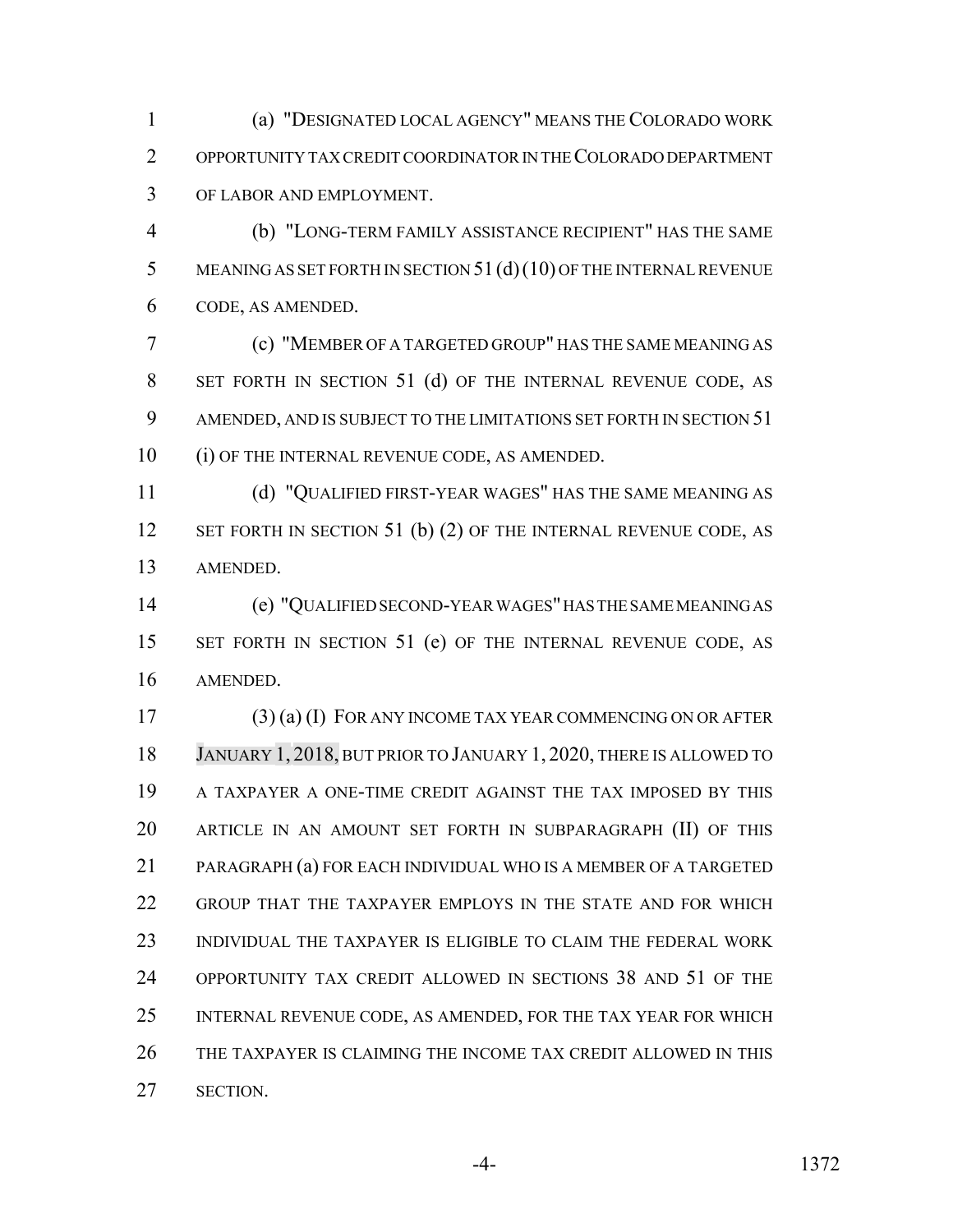(II) (A) EXCEPT AS PROVIDED IN SUB-SUBPARAGRAPH (B) OF THIS SUBPARAGRAPH (II), FOR AN INDIVIDUAL WHO IS A MEMBER OF A TARGETED GROUP WHO PERFORMS FOUR HUNDRED HOURS OF SERVICE OR MORE IN TRADE OR BUSINESS FOR THE TAXPAYER, THE AMOUNT OF THE CREDIT ALLOWED IN THIS SECTION EQUALS FORTY PERCENT OF THE INDIVIDUAL'S QUALIFIED FIRST-YEAR WAGES. EXCEPT AS PROVIDED IN SUB-SUBPARAGRAPH (B) OF THIS SUBPARAGRAPH (II), FOR AN INDIVIDUAL WHO IS A MEMBER OF A TARGETED GROUP WHO PERFORMS AT LEAST ONE HUNDRED TWENTY HOURS OF SERVICE, BUT FEWER THAN FOUR HUNDRED HOURS, IN TRADE OR BUSINESS FOR THE TAXPAYER, THE AMOUNT OF THE CREDIT ALLOWED IN THIS SECTION EQUALS TWENTY-FIVE PERCENT OF THE INDIVIDUAL'S QUALIFIED FIRST-YEAR WAGES. AN INDIVIDUAL WHO IS A MEMBER OF A TARGETED GROUP MUST PERFORM ONE HUNDRED TWENTY HOURS OF SERVICE OR MORE IN TRADE OR BUSINESS FOR THE TAXPAYER IN ORDER FOR THE TAXPAYER TO CLAIM THE CREDIT ALLOWED IN THIS SECTION.

 (B) THE AMOUNT OF THE QUALIFIED FIRST-YEAR WAGES THAT MAY BE TAKEN INTO ACCOUNT WITH RESPECT TO AN INDIVIDUAL WHO IS A MEMBER OF A TARGETED GROUP MAY NOT EXCEED FOUR THOUSAND FIVE HUNDRED DOLLARS PER YEAR; EXCEPT THAT, IF THE INDIVIDUAL WHO IS A MEMBER OF A TARGETED GROUP IS A VETERAN, THE AMOUNT OF THE 22 QUALIFIED FIRST-YEAR WAGES THAT MAY BE TAKEN INTO ACCOUNT MAY NOT EXCEED FOUR THOUSAND EIGHT HUNDRED DOLLARS PER YEAR.

**(b) (I) FOR ANY INCOME TAX YEAR COMMENCING ON OR AFTER**  JANUARY 1, 2018, BUT PRIOR TO JANUARY 1, 2020, THERE IS ALLOWED TO A TAXPAYER A ONE-TIME CREDIT AGAINST THE TAX IMPOSED BY THIS ARTICLE IN AN AMOUNT SET FORTH IN SUBPARAGRAPH (II) OF THIS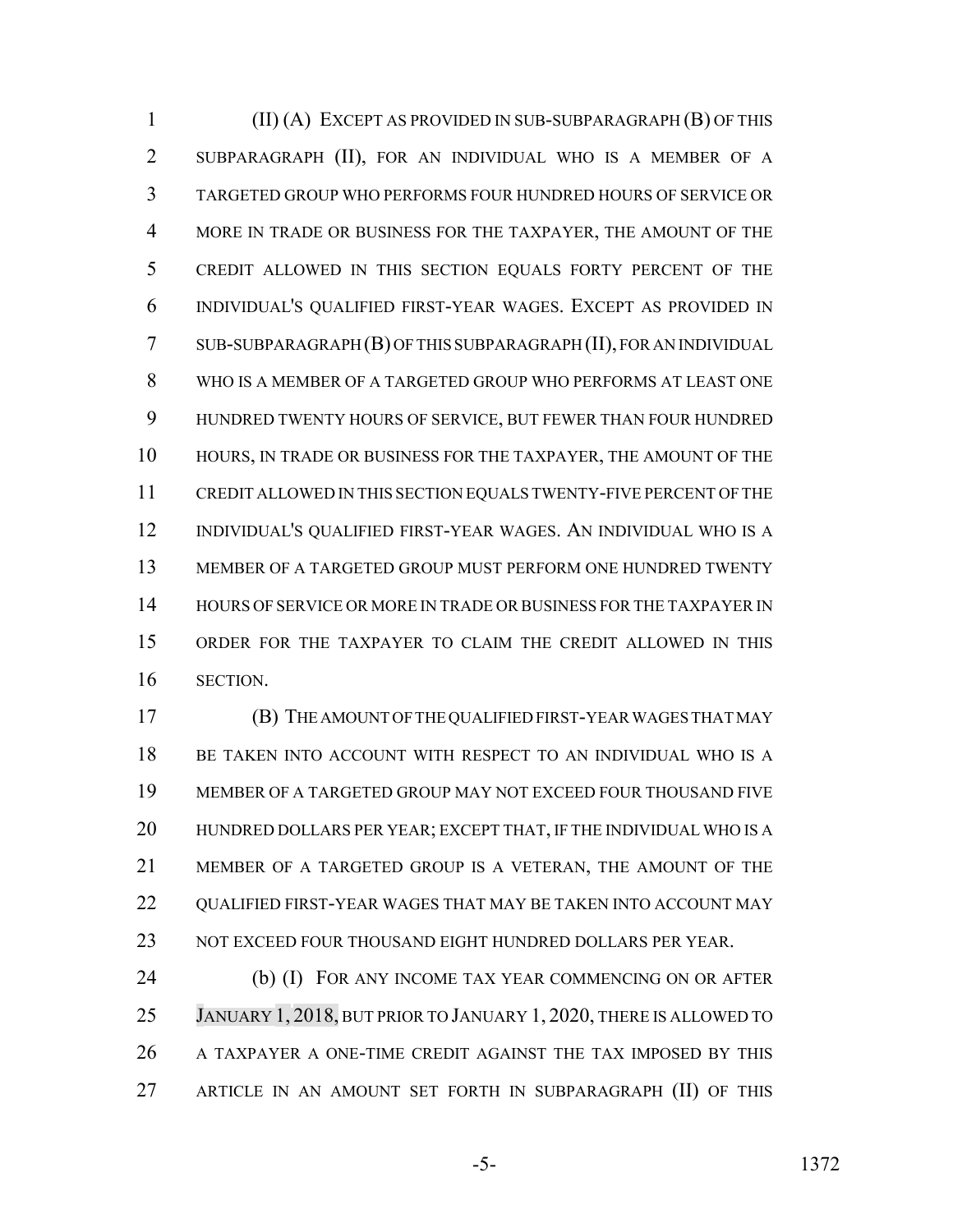PARAGRAPH (b) FOR EACH INDIVIDUAL WHO IS A LONG-TERM FAMILY ASSISTANCE RECIPIENT THAT THE TAXPAYER EMPLOYS IN THE STATE AND FOR WHICH INDIVIDUAL THE TAXPAYER IS ELIGIBLE TO CLAIM THE FEDERAL WORK OPPORTUNITY TAX CREDIT ALLOWED IN SECTIONS 38 AND 51 OF THE INTERNAL REVENUE CODE, AS AMENDED, FOR THE TAX YEAR FOR WHICH THE TAXPAYER IS CLAIMING THE INCOME TAX CREDIT ALLOWED IN THIS SECTION.

8 (II) (A) EXCEPT AS PROVIDED IN SUB-SUBPARAGRAPH (B) OF THIS SUBPARAGRAPH (II), FOR AN INDIVIDUAL WHO IS A LONG-TERM FAMILY ASSISTANCE RECIPIENT WHO PERFORMS FOUR HUNDRED HOURS OF SERVICE OR MORE IN TRADE OR BUSINESS FOR THE TAXPAYER, THE AMOUNT OF THE CREDIT ALLOWED IN THIS SECTION EQUALS FIFTY PERCENT OF THE INDIVIDUAL'S QUALIFIED SECOND-YEAR WAGES. EXCEPT AS PROVIDED IN SUB-SUBPARAGRAPH (B) OF THIS SUBPARAGRAPH (II), FOR AN INDIVIDUAL WHO IS A LONG-TERM FAMILY ASSISTANCE RECIPIENT WHO PERFORMS AT LEAST ONE HUNDRED TWENTY HOURS OF SERVICE IN TRADE OR BUSINESS FOR THE TAXPAYER, BUT FEWER THAN FOUR HUNDRED HOURS, THE AMOUNT OF THE CREDIT ALLOWED IN THIS SECTION EQUALS TWENTY-FIVE PERCENT OF THE INDIVIDUAL'S QUALIFIED SECOND-YEAR WAGES. AN INDIVIDUAL WHO IS A LONG-TERM FAMILY ASSISTANCE RECIPIENT MUST PERFORM ONE HUNDRED TWENTY HOURS OF SERVICE OR MORE IN TRADE OR BUSINESS FOR THE TAXPAYER IN ORDER FOR THE TAXPAYER TO CLAIM 23 THE CREDIT ALLOWED IN THIS SECTION.

 (B) THE AMOUNT OF THE QUALIFIED FIRST-YEAR WAGES PLUS THE AMOUNT OF THE QUALIFIED SECOND-YEAR WAGES THAT MAY BE TAKEN INTO ACCOUNT WITH RESPECT TO AN INDIVIDUAL WHO IS A LONG-TERM FAMILY ASSISTANCE RECIPIENT MAY NOT EXCEED TEN THOUSAND

-6- 1372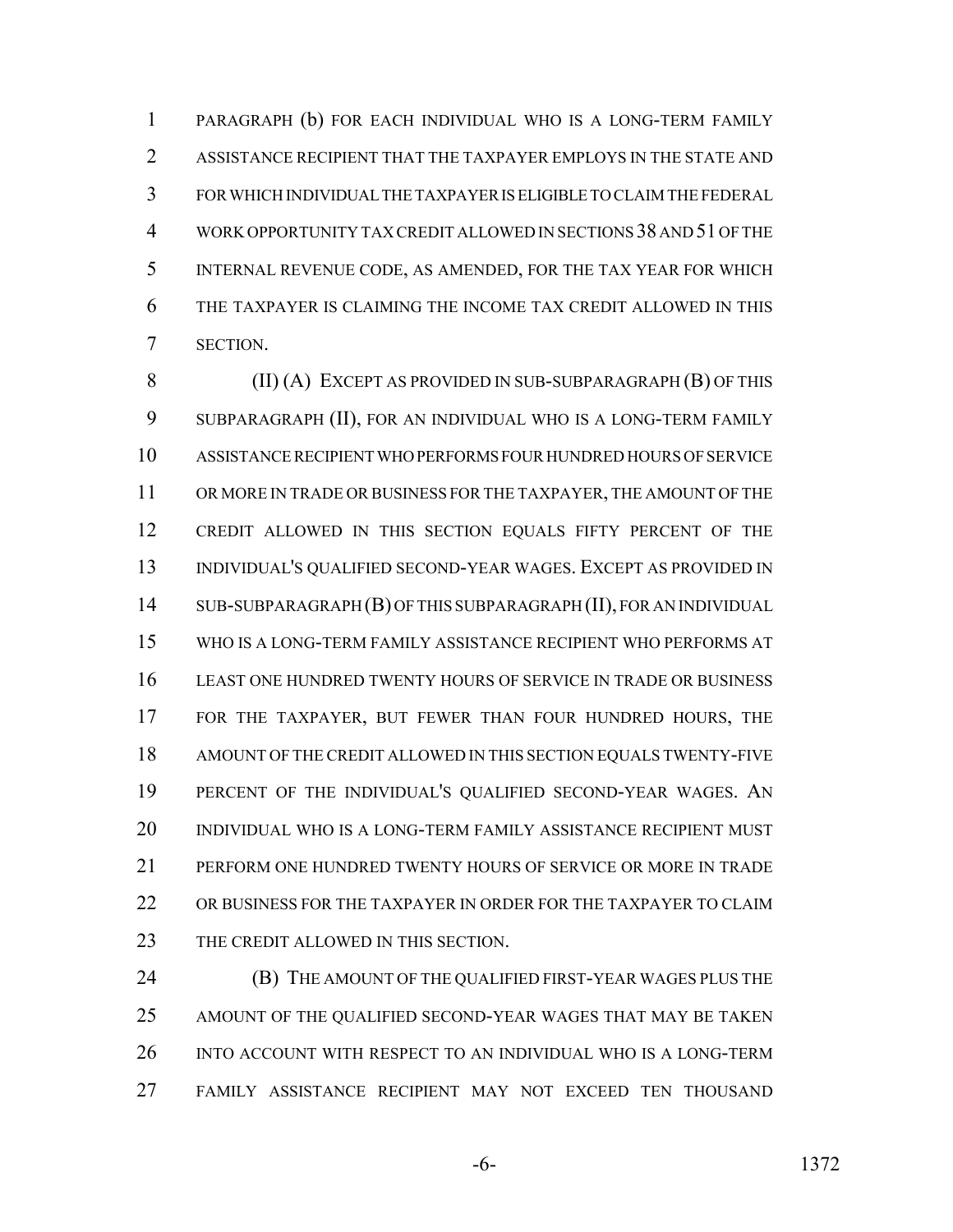DOLLARS PER YEAR.

 (c) IN ORDER TO CLAIM A CREDIT ALLOWED IN THIS SECTION, FOR EACH CREDIT THE TAXPAYER IS CLAIMING, THE TAXPAYER MUST PROVIDE THE DEPARTMENT OF REVENUE WITH A COPY, CERTIFIED BY THE DESIGNATED LOCAL AGENCY, OF EITHER THE PRE-SCREENING NOTICE OR THE CERTIFICATION THAT THE DESIGNATED LOCAL AGENCY HAS ISSUED TO THE TAXPAYER PURSUANT TO THE REQUIREMENTS SET FORTH IN SECTION 51 OF THE INTERNAL REVENUE CODE, AS AMENDED, INDICATING THAT THE INDIVIDUAL THE TAXPAYER SEEKS TO EMPLOY IS TO BE TREATED AS A MEMBER OF A TARGETED GROUP, THUS ENSURING THAT THE TAXPAYER IS ELIGIBLE TO CLAIM THE FEDERAL WORK OPPORTUNITY TAX CREDIT FOR 12 EMPLOYING SUCH INDIVIDUAL. IF THE TAXPAYER IS NOT ELIGIBLE FOR THE FEDERAL WORK OPPORTUNITY TAX CREDIT FOR EMPLOYING THE INDIVIDUAL WHO IS A MEMBER OF A TARGETED GROUP, THEN THE TAXPAYER IS NOT ELIGIBLE FOR THE COLORADO WORK OPPORTUNITY TAX CREDIT ALLOWED IN THIS SECTION.

 (4) IF THE CREDIT EXCEEDS THE AMOUNT OF INCOME TAX DUE ON THE INCOME OF THE TAXPAYER FOR THE TAX YEAR FOR WHICH THE CREDIT IS CLAIMED, THE AMOUNT OF THE TAX CREDIT NOT USED AS AN OFFSET AGAINST INCOME TAXES IN SUCH INCOME TAX YEAR MAY NOT BE ALLOWED AS A REFUND, BUT MAY BE CARRIED FORWARD AND APPLIED AGAINST THE INCOME TAX DUE IN EACH OF THE FIVE SUCCEEDING INCOME TAX YEARS, BUT MUST FIRST BE APPLIED AGAINST THE INCOME TAX DUE FOR THE EARLIEST OF THE INCOME TAX YEARS POSSIBLE.

 (5) THIS SECTION IS REPEALED, EFFECTIVE DECEMBER 31, 2024. **SECTION 2. Safety clause.** The general assembly hereby finds,